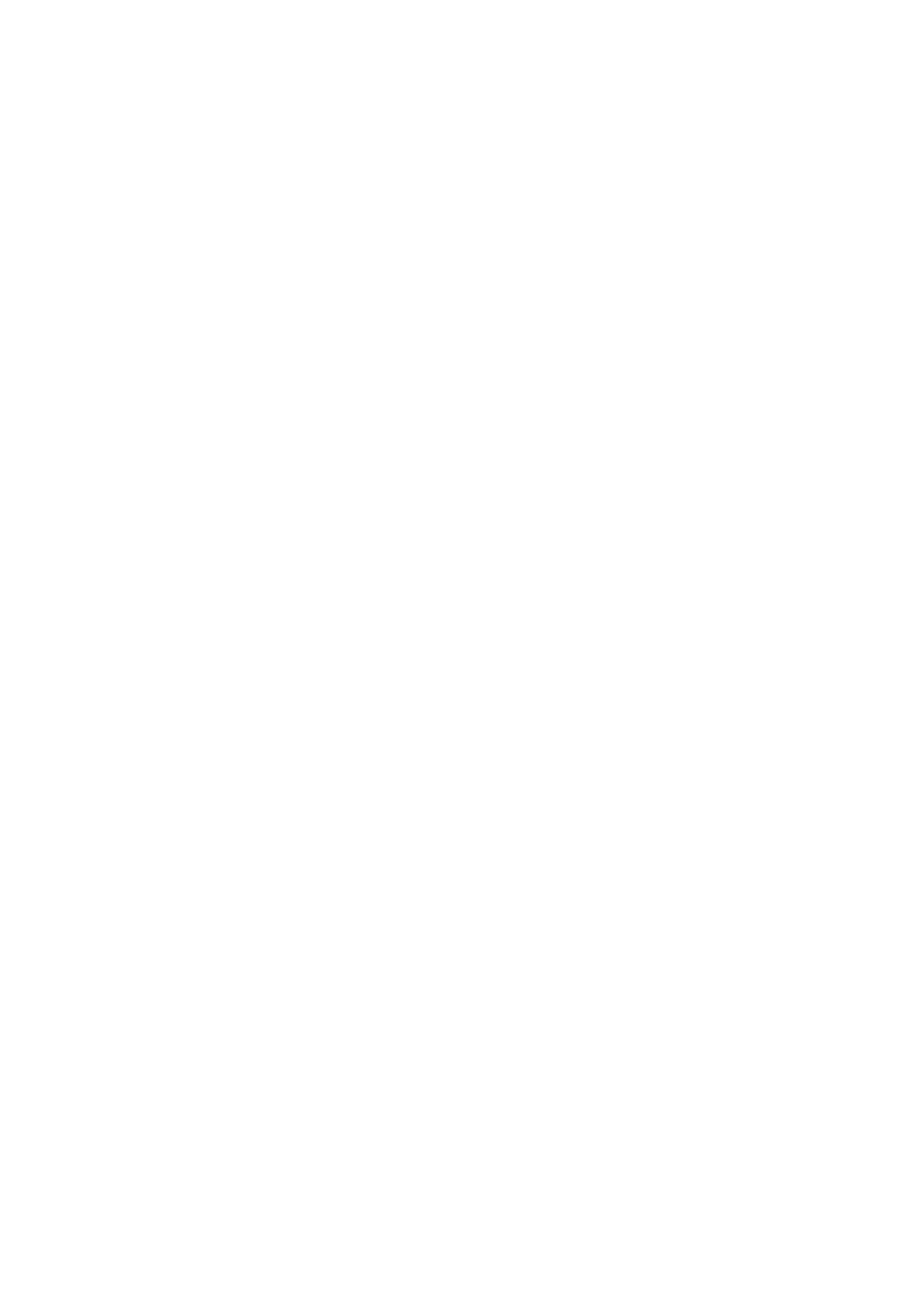Finally, it is worth mentioning that it has been studied by various disciplines in recent decades as a multifaceted social phenomenon, since it is considered a fundamental force in social life. Multiple studies show that reputation and its management are not a unidimensional situation concerned with some aspects of human activity in modern life. On the contrary, it has been of concern to societies in most traditional cultures over time and in various ways. After all, it documented (Conte & Paolucci, 2002) that people, regardless of their cultural background, are driven by an innate motivation to gain reputation in public life, often sacrificing material possessions to achieve their goal.

### **2.2 Definition of Reputation**

Many scholars report that debate in the literature about the definition of reputation has led to conceptual confusion. Their position is supported by the fact that many different disciplines, such as those in sociobiology, evolutionary game theory, economics, political science, computer science, and communication technology, are interested in reputation but present different views. As a result, there is a lack of agreement on the terms and axioms that describe it (Barnett et al., 2006). Fombrun (Fombrun, 2012) adds that there is ongoing uncertainty about the definition and identifies the problem in the overlaps between concepts such as reputation, identity, and image, considering this the most significant barrier to establishing a standard definition.

The Oxford Dictionary **(Oxford learners dictionaries, n.d.)** defines reputation as: "*an opinion people have about how someone or something is, based on what has happened in the past*." Similarly, the Cambridge dictionary **(Cambridge, n.d.)** defines reputation as "*the opinion people generally have of someone or something, or how much respect or admiration someone or something receives, based on past behavior or character*."

### *2.2.1 Conceptual approach*

Reputation represents the opinion of others about an individual, a company, or an organization. Therefore, it can be seen as a social construct, shaped significantly by people's evaluations and judgments (Meier & Portmann, 2013). In other words, although opinion is an important parameter influencing reputation, its main characteristic, which is subjectivity, makes it fragile and volatile since personal feelings, preferences, and interests often determine people's opinions.

The subsequent finding has to do with memory. In the preface to Halbawachs' book *The Collective Memory* (Halbawachs, 2013), it is stated that for the human brain, things seem simple because as a mechanism, memory chooses to remember and decides to forget, as individuals often do not wish to keep their entire past. However, the opposite is true in the online world, as everything is in constant remembrance and recalled at any time. Moreover, as in the case of opinion, memory, too, is subject to subjectivity. As Halbawachs aptly puts it, "*How many times does one not express, with absolute personal conviction, reflections drawn from a newspaper, a book, or a discussion? They correspond so closely to how we see things that we would be surprised to discover that their author is someone other than ourselves*".

### **2.3 Characteristics of Reputation**

Waller and Younger (Waller & Younger, 2017) observe reputation characteristics and conclude that has two distinct dimensions: competence and character. Furthermore, each has different dynamics regarding how easy they are to lose and how long it takes to recover them. The authors support this position by stating that reputation concerning competence is highly stable. Therefore, it takes more time to be lost, while reputation concerning character is much more volatile, and accordingly, the time to be negatively affected is much shorter.

# **3 Managing Organizations' Reputation**

In the introduction to *The Information Society Series* volume, Masum, Tovey, and Zhang (Masum et al., 2011) place the issue of effective reputation management in a broader context. They stress that it has significant implications for many of the day-today activities of the stakeholders, namely organizations, companies, customers, and employees. For example, they argue that judging which products are worth buying in the marketplace is an act that both ensures value for money and provides sellers with an incentive to improve. Likewise, the difference between the worst and best treatment can be between life and death in medicine. In politics, too, reputation accompanies actions or omissions of those in power, determining the shape of our democracies and leaders' credibility. Newmark (Newmark, 2011) makes an equally exciting and bold point, predicting that soon power and influence will have mainly shifted to those with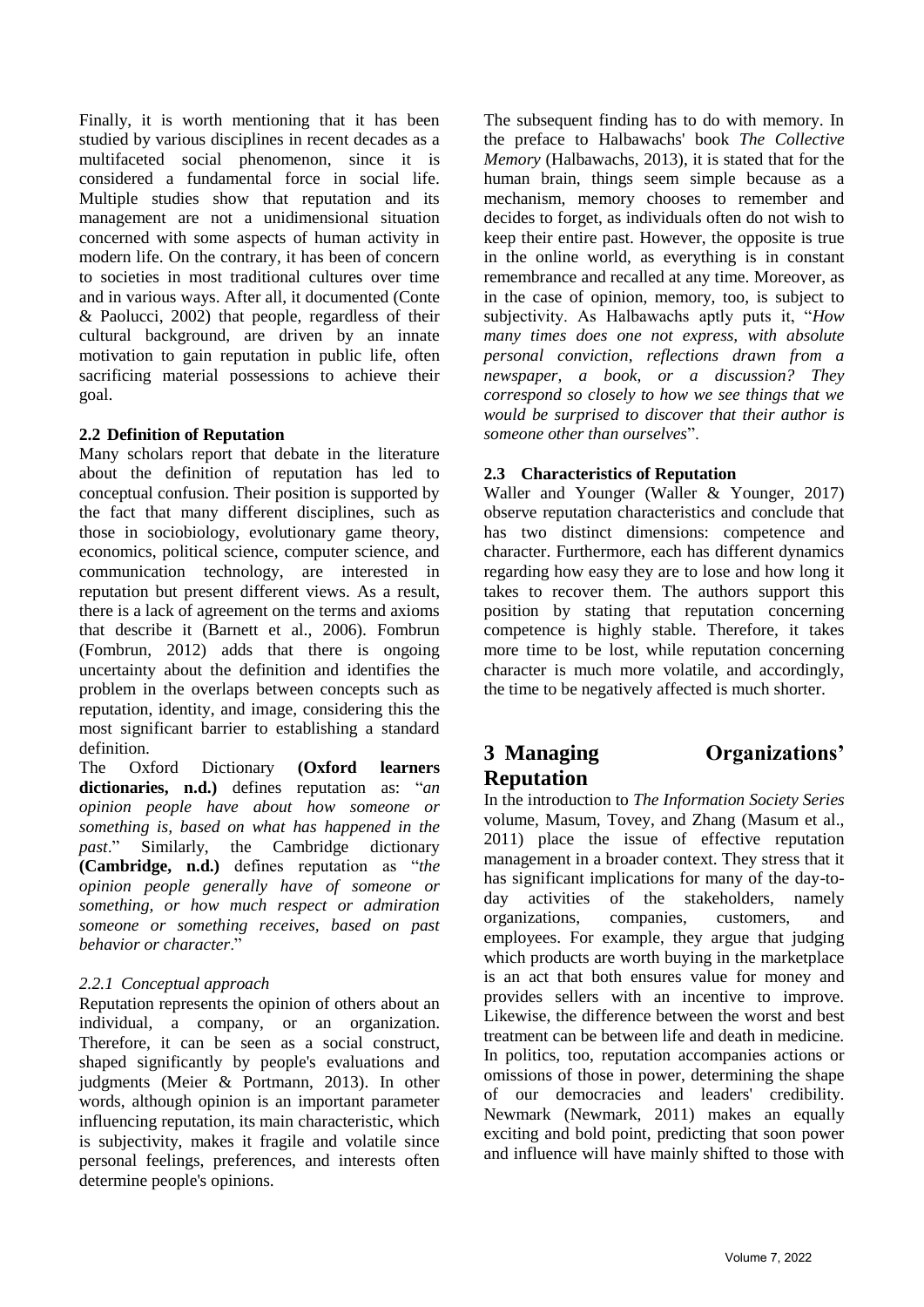the best networks of reputation and trust and away from people with money and nominal power.

In terms of managing the reputation of organizations, Larkin (Larkin, 2003) points out that effective management depends on successful relationships both within and outside organizations. These relationships are based on mutual trust, loyalty, and loyalty, and then gain goodwill, thereby helping organizations in difficult times to protect their valuable asset, reputation. Furthermore, she argues that an organization's positive reputation gives it a competitive advantage over other organizations. It enables to recruit and retain the best employees, attracts new customer-partners more efficiently while providing the organization with a remarkable level of protection, and reduces adverse effects in a crisis. In the same vein, Fombrun (Fombrun, 1996) argues that a strong reputation confers significant advantages and privileges to organizations. Nevertheless, at the same time, it creates significant responsibilities and obligations for managers since they are required to manage the critical and strategic capital of reputation in an increasingly competitive and challenging environment.

### **3.1 Social License**

A strong reputation gives organizations competitive advantage and facilitates their stakeholders' acceptance of their decisions, products, and policies. An interesting version of this statement is that a strong reputation enhances their social footprint, and they receive a kind of social license. Simply put, they enjoy a broad and lasting social acceptance that increases both material and social gains. Moreover, it equips organizations with the necessary tools to cope in times of crisis. However, it is an arduous process that requires delicate manipulation and appropriate skills to acquire and then maintain (Socialicence, n.d.).

Social license is based on stakeholders' beliefs, perceptions, and opinions. Therefore, once the community grants it, it is intangible, dynamic, vulnerable, and temporary since, people's beliefs, views, and perceptions are subject to constant change. Furthermore, Gunningham, Kagan, and Thornton (Gunningham et al., 2004) rightly point out that social license is not based on compliance to legal requirements. However, breaching these requirements can jeopardize it, as it depends on the degree of acceptance of an organization and its activities by local communities, the wider society, and different communities of individuals. Effortlessly, therefore, it can conclude that social license and reputation management are inextricably linked concepts and should co-exist in any strategy design on the part of organizations. For example, Schwab (Schwab, 2020) predict that organizations will be required to cultivate a positive climate in their relationships with stakeholders, including the community, as this will be key to enhancing their reputation. In addition, he argues that they will increasingly be required to take steps to demonstrate good behavior and ethics, as the price of not doing so will be very high.

### **3.2 Online Reputation Management**

A milestone in human history is the creation of the digital environment, where space (digital world) and time (no time limit) have expanded. This fact has created new challenges, such as reputation management and protection, as filtering is required on anything that can be transmitted and accessed. From antiquity where societies were significantly smaller, to the modern era where interactions among people are significantly larger (Tennie et al., 2010), reputation continues to be an important building block of human societies. In fact, it is an essential part of an individual's identity (Ryan, 2019) albeit with different characteristics compared to the physical world.

Moreover, it is often argued that the online environment has largely democratized the processes followed by an organization when it is called upon to manage comments, opinions, and especially negative reviews and news. Nevertheless, significant challenges arise from this process since organizations' reactions to criticisms occur in public and real-time, putting even more pressure on more effective online reputation management.

### **3.3 Definition of Online Reputation**

The term online reputation defines the reputation of a company, organization, person, or product based on activity exclusively in the digital environment such as the Internet, the digital platforms, and the social networks (Atinternet, n.d.) and depends on both the behavior and subjective opinions of commentators, customers, executives, employees and others (Webopedia, 2020). Simply put, online reputation is based on the results and perceptions that arise when people search for the name of an organization, product, or individual online. Searches can include many sources, such as social media, news articles, advertising campaigns, weblog posts, and even customer complaint sites. Therefore, the term is almost inextricably linked to the Internet and online activity for the modern man.

Farmer (Farmer, 2011) claims that although online reputation has roots in social systems before the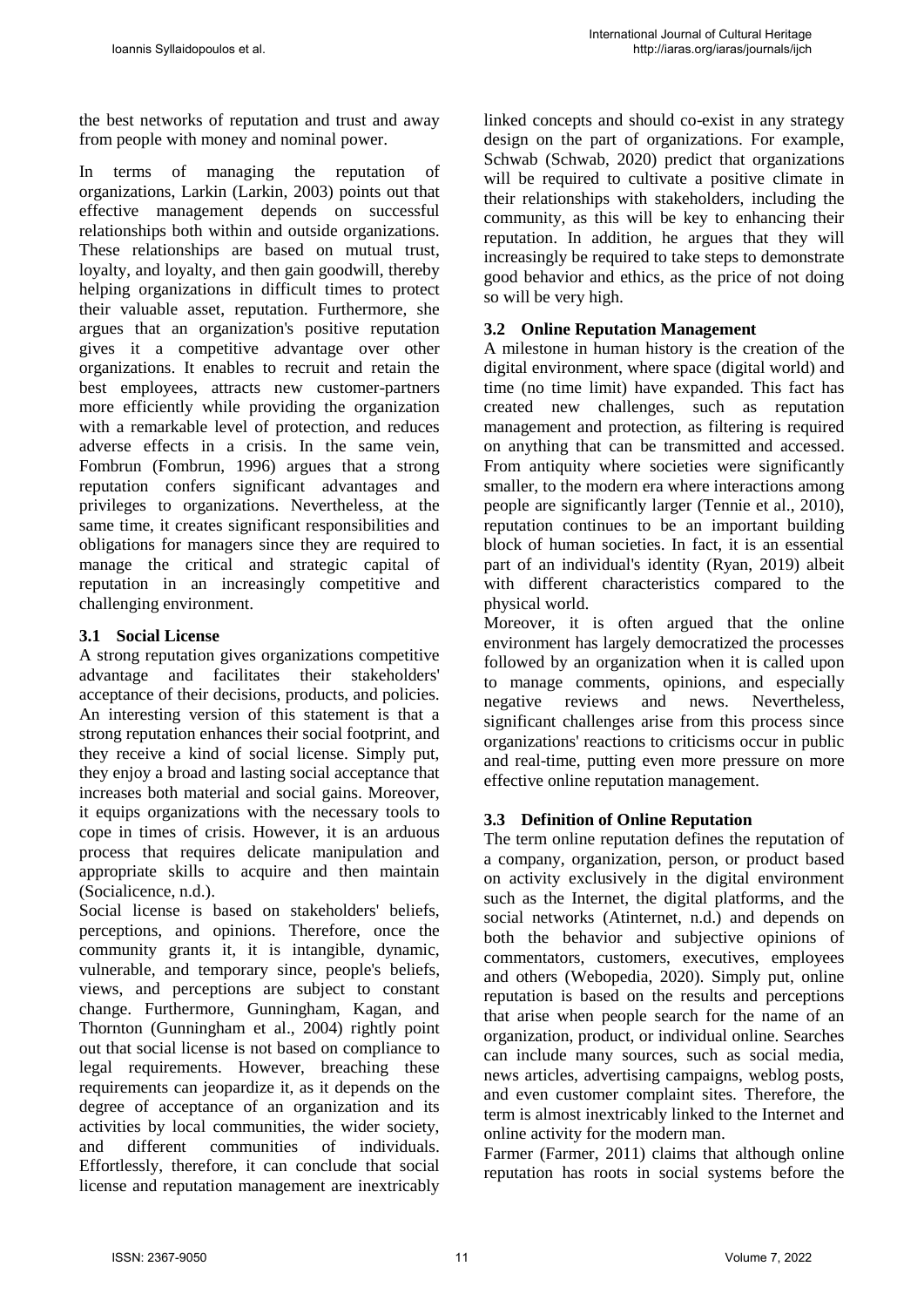Internet, we cannot emulate real-world reputation management techniques. As human societies evolve technologically, people begin to interact more and more with strangers to them, thus creating complex problems of trust and evaluation (Farmer & Glass, 2010). On the other hand, some scholars (Dutot  $\&$ Castellano, 2015) counter that the essential difference between online and traditional reputation lies in the use of technology since, as a concept, reputation encompasses both online and offline aspects with mutual influence.

### **3.4 Peculiarities of Online Reputation**

The rapid spread of the Internet has digitized the word of mouth process that occurred in traditional societies. With the progress of technology, the spread of any information is accompanied by speed and massiveness, thus calculating its impact is a complicated process (Stenger, 2014). We should not forget that search engines, such as Google, allow the most popular results to appear at the top, making the algorithms regulators of reputation in modern and digital terms (Gandini, 2016). The basic idea of PageRank is to estimate the reputation of a webpage using both quantitative and qualitative characteristics of other web pages to which it is linked (Firstmonday, 2004). Furthermore, research shows that about 80% of people first turn to the Internet when looking for information, and more than 50% use search engines (TripAdvisor, n.d.). Millions of consumers freely share their subjective opinions about products and services, making reputation management critical (Goldman, 2011). Therefore, when we talk about online reputation, we refer to the reviews and comments of individuals about businesses, organizations, and individuals mainly made on social media (Dolle, 2014).

Finally, everything is in constant mnemosyne in the online space. Information can be shared instantly and spread quickly through social media, while at the same time, the online space is available in a spatio-temporal continuum. In a sense, we live in a brand new world where information and the stories it makes up are expanding everywhere. At the same time, they do not have a life cycle but last forever. The result is that negative stories have a global reach and reappear at critical moments, thus creating the right conditions for them to evolve into risks to the reputation of any organization. It is clear that significant challenges arise, which need to be taken seriously. For example, Christakis and Fowler (Christakis & Fowler, 2010) argue that social networks are not easily manipulated because they cannot be easily understood. However, other researchers point out that the architecture of the Internet and Social Media is structured in a way that there is a risk that they may evolve into fields of manipulation and these, in turn, lead to a society of control rather than a free society (Ramoné, 2017).

### *3.4.1 Newmedia*

With the proliferation of the Internet, a new digital media ecosystem has emerged as the media and news environment has undergone significant changes (Fenton, 2009). Therefore, it is easy to see that technological changes in the digital age have created different communication channels, thus enabling stakeholders to better interact with organizations (Meier & Portmann, 2013). Furthermore, there are differences in the degree of influence organizations now have over communication channels compared to the pre-digital era (Foster, 2016). Several researchers have categorized Media as they are reflected in the modern era based on their specific characteristics, which are as follows (Hoffmann & Weithaler, 2015):

• Owned Media / Paid Media: communication channels that an organization owns. For example, the official website of the organization, online stores, blogs, press releases, and mobile apps. This category also includes the paid advertising campaigns of the organization to other media such as television, radio, and newspapers.

•Shared Media: communication channels that the organization can indirectly influence. Such channels are, for example, Facebook, Instagram, and Twitter, which allow direct connection with the audience.

• Earned Media: public conversation in specialized blogs or user forums, in which the organization has limited ability to influence the content of the discussions.

Finally, as Gleick (Gleick, 2011) aptly observes, in addition to advantages, significant difficulties arise when new technologies alter the existing landscape. He argues that confusion prevails during this process, as new communication channels redirect the flow of information, with the consequence that the balance between creators and consumers is upset, roles are reversed and thus create the right conditions for the development of reputational risks for organizations.

### **3.5 Online Reputation Risks**

Reputation risk is any action, event, or circumstance that could negatively affect an organization's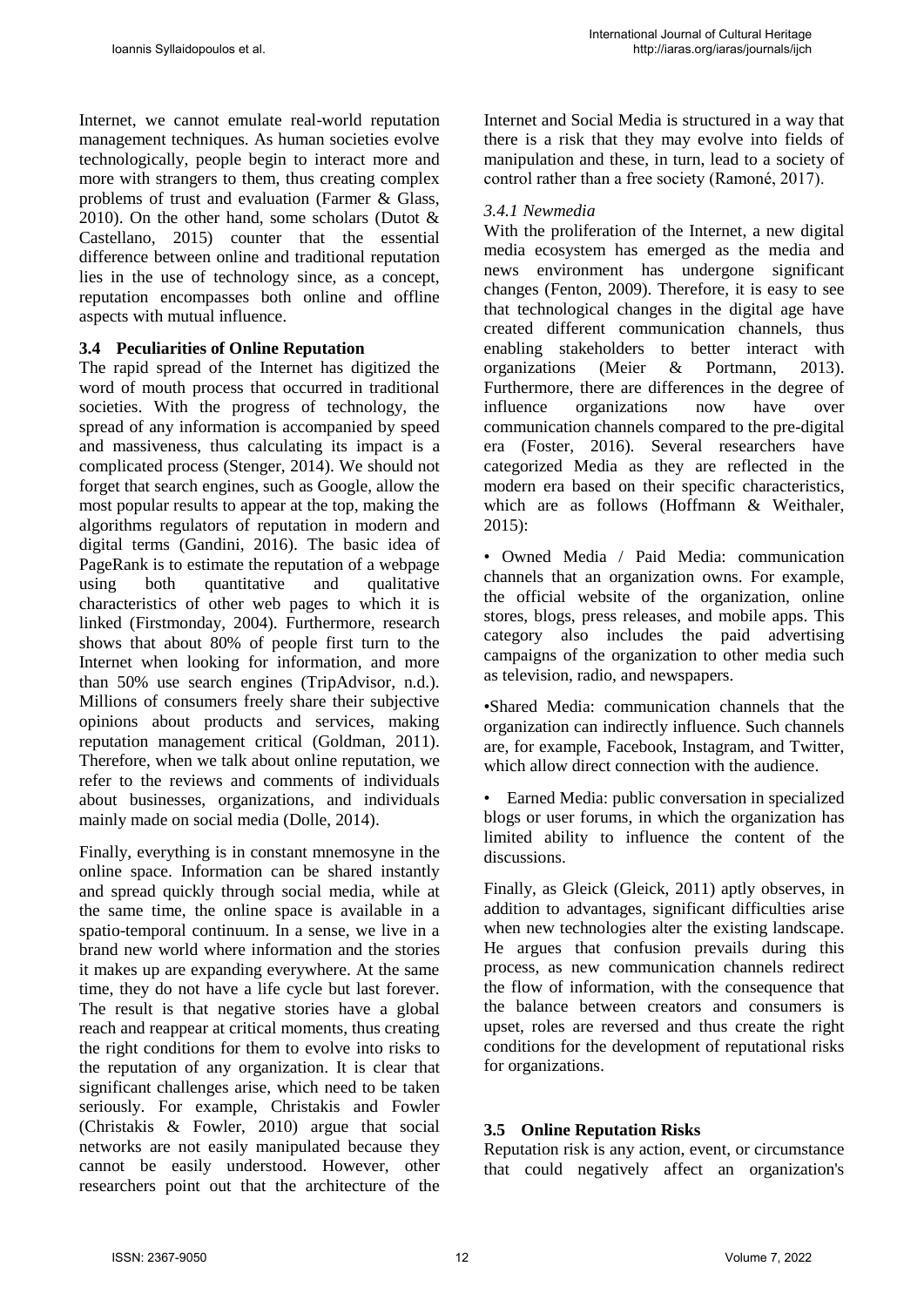reputation (Rayner, 2004). It is well known that Social Media expands and amplifies the dynamics of reputational risks for organizations since opinions are expressed on it that are often far from what the organizations themselves believe they stand for. Indeed, quite often, it is observed that these opinions are based on information that is mainly unverified, regardless of whether it is true or false (Aula, 2010). Heil (Heil, 2018) argues that changes in the digital environment, such as the development of new media and communication channels, expose organizations to increased reputational risks and adds that negative online reputation puts their intangible value at risk, so it is, as he says, "*the risk of all risks*." Also, as Stenger (Stenger, 2014), aptly observes the issue of reputation is linked to a growing concern about the use and impact of online comments and reviews on the World Wide Web as there is a tendency for people to be more receptive to opinions and comments coming from internet users participating in virtual communities rather than from their physical circle of contacts.

### **3.6 Digital Activism**

The above user behavior and the fact that anyone can with a blog post or social media post a comment or news item in the internet space can easily trigger a massive community reaction. This phenomenon is called digital activism or cyberactivism (Britannica, n.d.), and uses the Internet and digital media as primary platforms for mass mobilization (Fuentes, n.d.), thus posing a significant risk to the reputation of organizations.

### **3.7 Online Reputation Monitoring**

The above challenges lead many researchers and practitioners to study and propose ways to control online reputation. One of the most common mistakes identified is the mistaken belief that organizations can control their reputation by relying solely on their identity, values, and mission (Carvalho, 2005). However, such a belief is entirely wrong since organizations do not exercise control over people's perceptions (Burson Marstellar, 2011). This fact often leads to a failure to understand what people think and expect from them and often results in the phenomenon of non-acceptance by the public of the position or message that an organization wishes to communicate (Pownall, 2015). As Aula and Heinonen (Aula & Heinonen, 2016) aptly point out, reputation management should not be about control. It is too naïve for organizations to believe that they can strictly control media content and the people who produce it. Instead, reputation management should be primarily about expertise and secondarily about influence and control.

### *3.7.1 Proactive Strategy*

In Forbes (Forbes, 2021), online reputation management is not fundamentally a defensive process. In practice, there are two main ways to manage it. The proactive one involves actions taken to prevent something from happening that negatively affects an organization's reputation. The reactive one involves actions taken after a negative situation. Therefore, online reputation management is not only about situations where a defense policy is necessary for an incident, but it is necessary to proactively maintain it at a high level through regular interactions on social media platforms.

## **4 Online Reputation Management Techniques**

According to Eccles, Newquist, and Schatz (HBR, 2007), a fundamental premise for effective reputation management is the assumption that reputation is primarily a matter of perception. Once this view is accepted, they then suggest the implementation of five steps which are: a) assessing an organization's reputation among stakeholders, b) assessing the true nature of the organization, c) closing the gaps between reputation and reality, d) monitoring changing beliefs and expectations, and e) placing a senior executive under the CEO in charge. It should also be noted that although in general the principles of effective reputation management are stable, since as we have shown in the historical review, there is a norm of behavior in the human species from ancient times to the present day, nevertheless the environment in which we work and the tools we use have changed and continue to change regularly and rapidly.

Thus, although each situation is unique and has its particularities, any strategy should be based on some critical pillars for online reputation management. Therefore, to be considered adequate, the organization should: a) participate and monitor social networks closely, b) analyze how visible information affects its reputation, c) respond as quickly as possible by participating in conversations, and d) minimize negative voices (Vartiak, 2015). Besides, one of the most important goals for any organization should be to eliminate any risk of a negative reputation in the online environment. Towards this end, several experts suggest various techniques for online reputation management. One of them, Ranjit Nair (Adgully, 2019), summarizes in seven rules everything an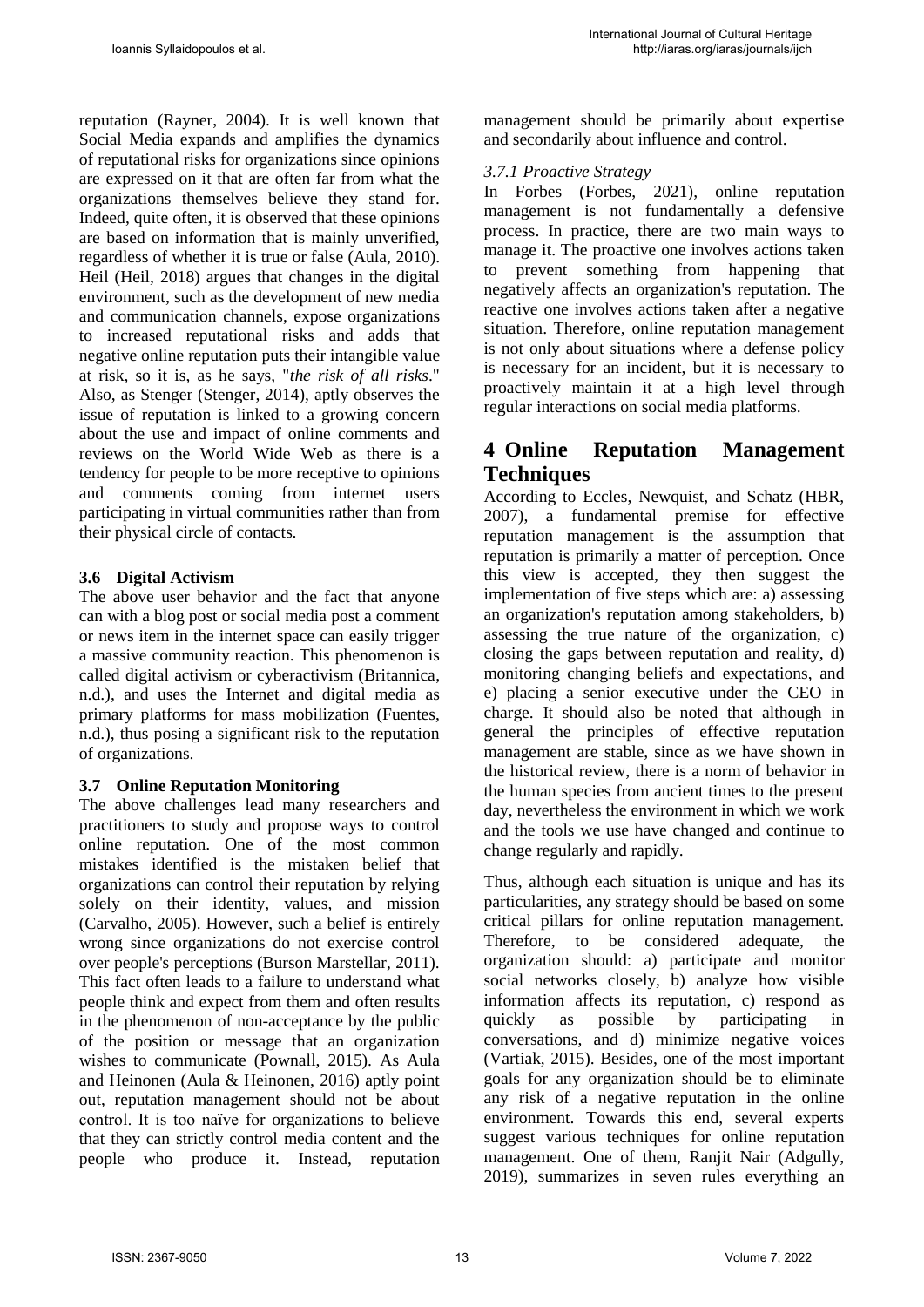organization should do to succeed in the process of online reputation management: a) creating appropriate social media accounts, b) linking the accounts with appropriate social media monitoring tools, c) creating early warning systems using keywords, d) sentiment analysis, e) engagement and resolution, f) responsiveness and g) identifying communication - conversation topics.

### **4.1 Creating a Digital Community**

A crucial technique for reputation management is creating a community and connecting the organization emotionally with it so that users feel part of its history and culture. This community can exist in the physical or online world, but the design and proper implementation of the engagement elements are vital to encourage people to interact with the organization. In addition, the organization should present the same message to stakeholders and convey consistency, credibility, and ethics by combining its vision, mission, and values (Meier & Portmann, 2015). Therefore, having a solid user community can act as a shield in times of crisis in a dual way. On the one hand, should a problem arise, there will be the benefit of the doubt (Gunningham et al., 2004), while on the other hand, knowledge of the community's opinion of an organization acts as an early warning system for issues that may develop into a crisis if left unattended. However, as in other cases, some constraints apply, such as that of continuous supervision of the digital community, to minimize the risk of misinformed, biased, and malicious individuals infiltrating and producing harmful content that will undermine the value and trust of other members (Bertino & Foster, 2015).

## **5 Measuring Online Reputation**

The academic community's growing interest in reputation and its management could not fail to include the crucial stage of measuring it. Unfortunately, the impression one gets from reading the section on the definition of reputation and the confusion among experts, as there is no common ground, is also picked up in the discussion on the means and accuracy of measuring it (Money & Hillenbrand, 2006). Some researchers adopt positions that link reputation to human behaviors, such as social expectations and the concept of trust (Oncioiu et al, 2020), while Fombrun (Fombrun, 2009) has invented the so-called Reputation Quotient Project (RQP) that takes into account six factors to calculate reputation which are: a) an organization's emotional appeal, b) products and services, c) vision and leadership, d) workplace environment, e) social and environmental responsibility and f) financial performance.Also, *Fortune* magazine, for nearly four decades, has conducted an annual reputation ranking survey entitled Top 100 Most Admired Companies based on the sum of eight sub-indicators which are: a) financial performance, b) quality of products and services, c) quality of management, d) innovation, e) value as a long-term investment, f) ability to attract, develop and retain talented people, g) responsibility to the community and the environment, and h) prudent use of an organization's assets (Carvalho, 2005).

Things are somewhat different in measuring online reputation, as advances in technology have demonstrated several different software tools that an organization can use to monitor its digital presence and any comments or reviews that people share on the Web. These applications greatly assist organizations in managing their online reputation. However, their results have not yet resolved the issue's complexity and have failed to portray organizations' accurate picture accurately. Indicatively, some of these tools can be mentioned at this point: a) Google Alerts, b) Talkwalker, c) Yext, d) Oktopost, e) Hootsuite, f) LocalClarity, g) ReviewTrackers, h) Radarr, i) Social Mention and j) Yotpo.

The literature analysis so far reveals that measuring reputation is a multifactorial problem that requires complex and sophisticated approaches. Of particular importance is observing how it changes so that an organization can understand whether its decisions or actions are working or having the results it is looking forward to (Boxuk, n.d.). For this reason, more and more organizations are attempting to take advantage of the latest technological advances in data analytics and explore fields such as those of artificial intelligence and machine learning to improve the outcomes of their expectations and actions. One of the essential advantages of these techniques is the compression of information. It is a common belief that due to the vast amount of data now transmitted on the Internet, the human brain cannot process and utilize it (Souma et al., 2019).

### **5.1 Information Overload**

It is worth dwelling on this weakness of the human brain because avoiding this situation is one of the objectives of tools such as the one presented below and because it leads to one of the most critical problems of the information society, which is information overload. Indeed, it obliges organizations unknowingly to bear a high cost and, at the same time, the risk of having their reputation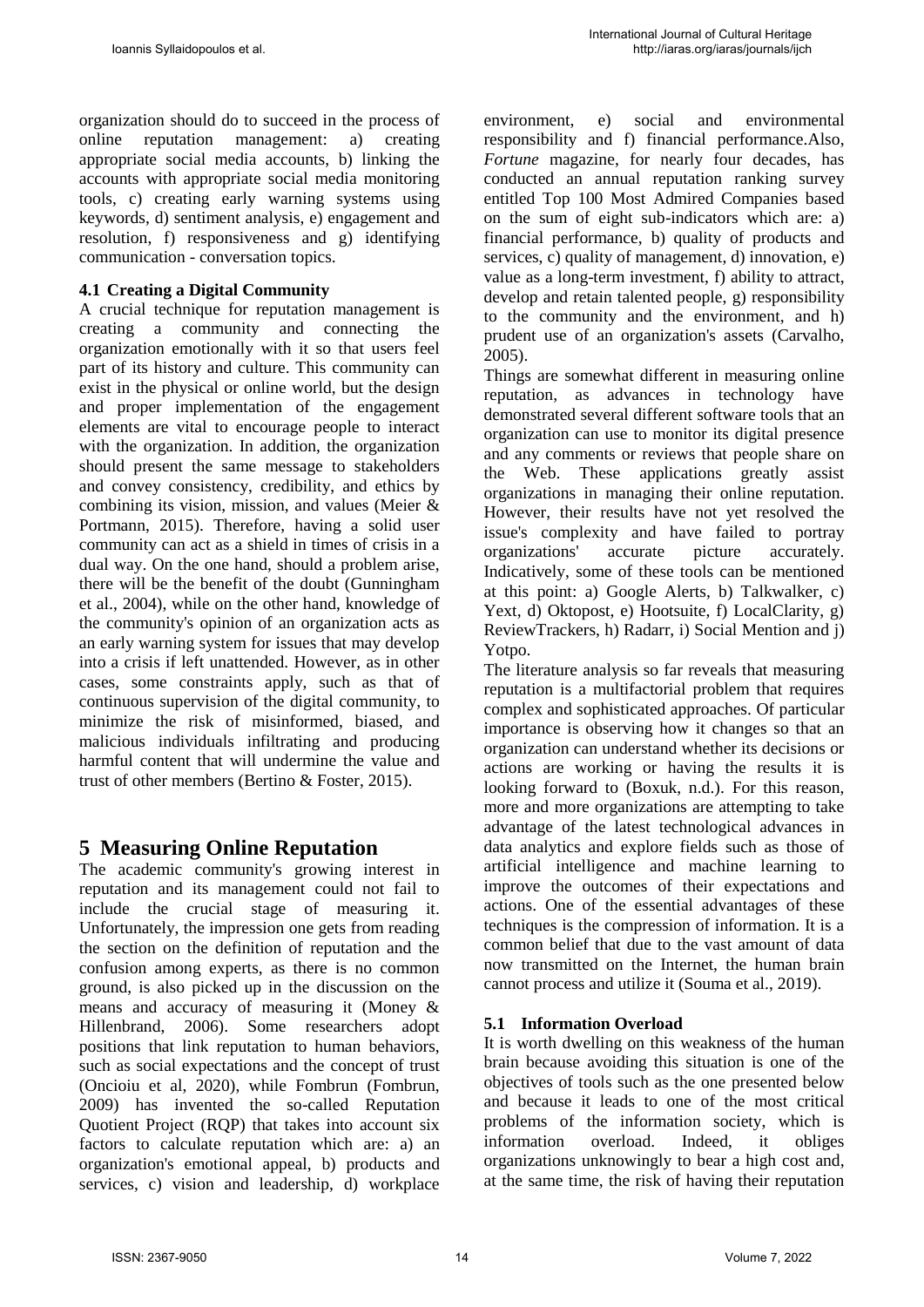affected, as their managers are unable to manage the abundance and volume of information successfully. The adverse effects of this phenomenon include: a) waste of productive time, b) distraction and diversion from the primary task, and c) significant delay in decision-making in all respects (HBR, 2009). In addition to the difficulties that arise and jeopardize the economic well-being of organizations, the phenomenon of information overload can cause severe problems of stress, confusion, and uncertainty in human resources. Many studies in psychology have concluded that the human brain has a minimal capacity to store current information (Timesofindia, 2021).

### **5.2 The Role of Algorithms**

Harari (Harari, 2017) aptly articulates that the traditional knowledge pyramid has been overturned, and now people cannot convert data into information and information into knowledge. This situation leads to an inability to manage massive data streams, with the consequences mentioned earlier. Therefore, processing data has necessarily been entrusted to computer algorithms, whose capacity far exceeds the human brain's. However, for the algorithms to work correctly, the essential requirement is that there must be a free flow of information. It is obvious and needs no further analysis that all actors should protect the right to receive, create and disseminate information. Moreover should be free from any control (Chomsky, 2015), as also defined by Article 19 of the UN Universal Declaration of Human Rights (United Nations, (n.d.)

### **5.3 Sentiment Analysis**

As Balahur and Steinberger (Balahur & Steinberger, 2009) state, the development of technology and increased access to information has enhanced interaction and communication between individuals. As a result, the role of emotion has become critical. This fact means in practice that access to information is essentially access to an emotional response to it, as people react both to events and to their attitudes towards events.

According to the Oxford Dictionary (Lexico, n.d.), sentiment analysis is "*the process of computationally identifying and categorizing the views expressed in a piece of text, particularly to determine whether the author's attitude towards a particular topic, product or something else is positive, negative or neutral*." In other words, sentiment analysis, or opinion mining, analyzes people's opinions, evaluations, attitudes, and feelings (Hirst, 2012).

### *5.3.1 Polarity and Subjectivity*

Essentially, the essential function of sentiment analysis is to process a body of text to understand the opinion expressed through it. Specifically, the quantification of this sentiment with a positive or negative value is called polarity. The overall sentiment is labeled as positive, neutral, or negative depending on the sign of the score it receives. On the other hand, subjectivity quantifies the opinion in the processed text corpus and is labeled by a range of values ranging from intensely subjective to strongly objective (Towardsdatascience, 2020).

### **5.4 Sentiment Analysis in News Articles**

In academia and business, most of the work and research on sentiment analysis and opinion mining is done on user comments from social media such as Twitter, YouTube, and Reddit. However, as mentioned in this study, user comments are subject to subjectivity, as their biased opinions are expressed. On the contrary, the situation seems to be different in articles and news, as several Media outlets wish to give an impression of objectivity to the way they perceive, capture, and disseminate news to the community. That is why many journalists avoid expressing their opinion when presenting a news story, making sure that the vocabulary of their texts includes as few words related to opinion and emotion as possible (Balahur et al., 2010).

Moreover, sentiment analysis in user comments from social media platforms sometimes highlights an organization as disreputable (Fastcompany, 2021). However, that fact is not reflected in the physical world, as vital indicators such as sales of services and products are not affected. This situation poses significant limitations in terms of the ability to identify and accurately measure the online reputation of organizations, primarily when the data is derived solely from user comments on social networks.

Therefore, we will turn to an organization's news to measure its online reputation in this research. Thus, we will bypass the limitations of social media, polls, and other traditional opinion analysis methods and focus on news rather than individual perceptions. After all, it is understandable that in today's expansive media landscape, it is imperative to monitor news articles, as the right or wrong message can significantly impact the reputation of organizations, either positively or negatively. It is also apparent that quick knowledge of a negative story circulating in the media about an organization provides an opportunity for immediate reaction and ensures that the public knows its position on the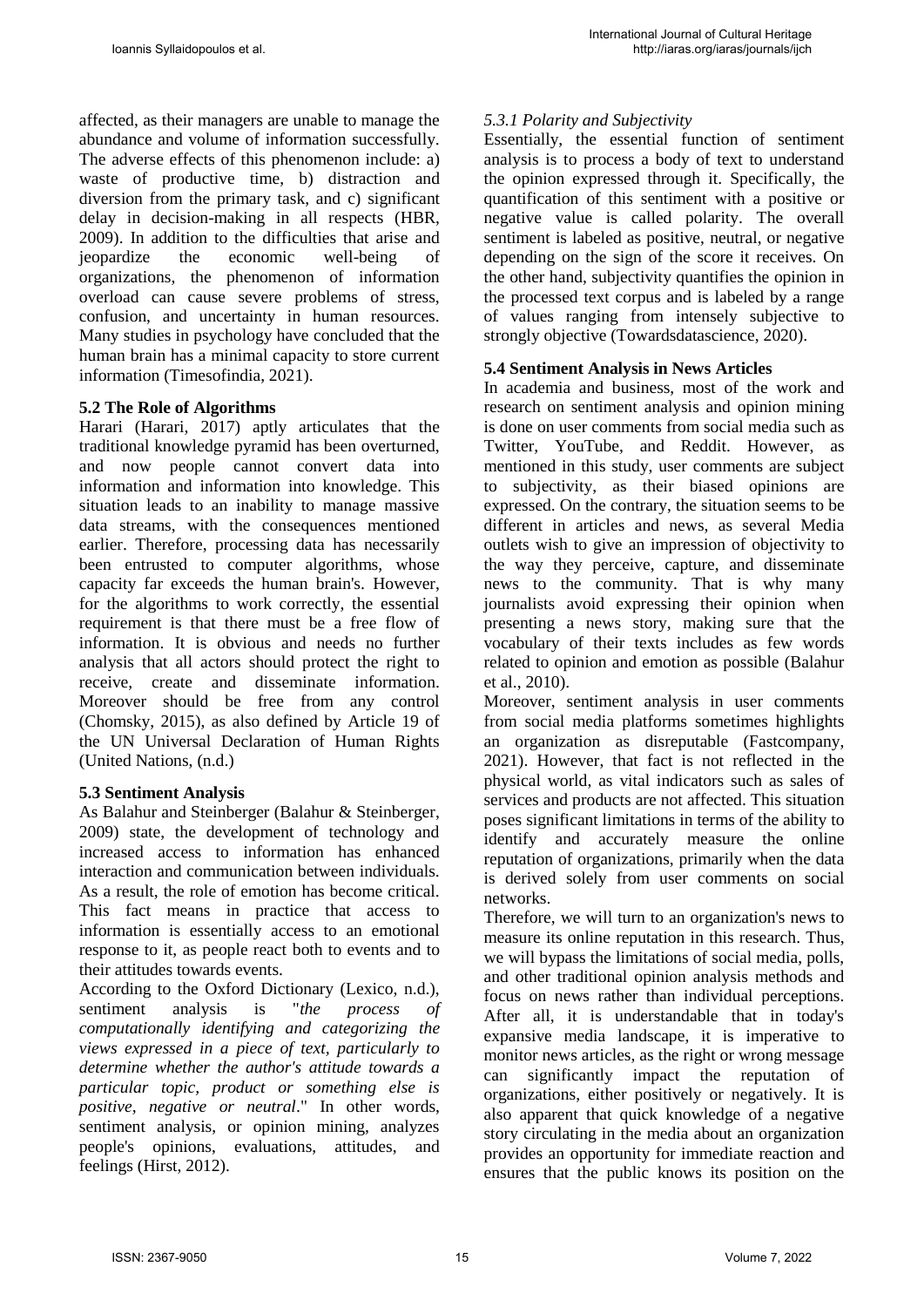incident. It also provides valuable time to plan a response strategy (Ghidotti. n.d.). Equally critical for an organization is the knowledge of a positive news story that is made public, as it is a way of evaluating its actions and performance. Moreover, as reputation will be calculated based on news published on the World Wide Web, we will integrate subjectivity analysis as a critical stage of the whole process. The novelty in the above theory lies in the fact that organizations will be allowed to know simultaneously with emotion and subjectivity or objectivity that an article contains.

Summarizing and formulating in simple terms the above hypothesis, we can argue that the polarity and subjectivity of news articles can be identified, calculated, and classified automatically. Depending on their positivity or negativity, the organizations can be equipped with solid knowledge and interpretation of their digital presence. That will help them manage their online reputation in the best possible way since they will base their decisions, among other things, on the judgments of newsgroups. After all, as Christian & Griffiths (Christian & Griffiths, 2017) rightly point out, the outcomes of any story ultimately make it into the News and influence, if not make the world we live in. Furthermore, suppose the results of sentiment analysis of articles are cross-checked with the results of traditional opinion analysis techniques. In that case, they will provide an even clearer picture of how organizations should act in the digital environment because of its peculiarities.

To verify or not the working hypothesis we make, we will use the data from all included organizations from the list of Axios Harris Poll 100. Subsequently, perform sentiment analysis with the Sentiment Viewer App on the News and articles surrounding these organizations from 01/01/2021 to 21/04/2021. Finally, after generating a ranking list based on the sentiment analysis methodology using the algorithm, we will contrast the results of the two methods. The goals are: a) to determine whether it is possible to measure and calculate online reputation using sentiment analysis algorithms and b) whether any significant discrepancies will obtain are due to the specificities considered in the literature review concerning the online reputation management of organizations.

### *5.4.1 The Axios Harris Poll 100 Survey*

The Axios Harris Poll 100 survey (Theharrispoll, 2021) calculated company reputation rankings using online interviews with a nationally representative sample of US adults. Respondents were asked to answer which two, in their opinion, organizations have the best reputation and which two stand out for having the worst reputation. The second group of respondents then rated the 100 most prominent organizations on three dimensions of reputation; trust, character, and record of accomplishment. The final phase of the survey was conducted from April 8, 2021, to April 21, 2021, and 42935 respondents participated.

### *5.4.2 Sentiment Viewer App*

The Sentiment Viewer App has been developed in Python and can be accessed at https://sentimentviewer.com/. It was developed using the Django web framework (Django project, n.d.). It uses the TextBlob library, which processes textual data by providing a simple API that delves into typical natural language processing tasks. Sentiment analysis (Textblob, n.d.) is used, specifically polarity and subjectivity of a sentence. In particular, the polarity ranges between [-1, 1], where  $-1$  is a negative emotion, 1 is a positive emotion, and 0 is a neutral emotion. On the other hand, subjectivity quantifies personal opinion and factual information and ranges between [0, 1]. Therefore, the higher the value, the more the personal opinions and the less the information (Towards datascience, 2020). In addition, the API that returns News via the RapidAPI platform (Rapidapi, n.d.) is used for news retrieval. The performance of the news retrieval module is very high, since it can retrieve more than 10,000 news items per minute.

### *5.4.3 Results Table*

Table 1 presents the sentiment analysis results obtained from articles and News of the 100 companies under examination. Most of these companies are well-known. The first column (from the left), contains the names of the companies with the best reputation in ascending order starting with number one (#1). The second column (SV) shows the ranking of the companies as derived by the proposed algorithm. The three next columns correspond to the positive, neutral, and negative news (%). Finally, the two last columns provide percentages of objective and subjective news.

\* *At position #96 is Sears Holdings Corporation. The following cells are empty because the algorithm did not return results for the defined period, as this company went bankrupt in 2018, and its assets were transferred (Investopedia, 2020).* 

### **Table 1: Ranking of 100 Companies**

| 'Axios Harris Poll 100) | SV | Pos.          | Neu.          | Neg.          | Obi.          | Subi.         |
|-------------------------|----|---------------|---------------|---------------|---------------|---------------|
|                         |    | $\frac{0}{0}$ | $\frac{0}{0}$ | $\frac{0}{0}$ | $\frac{0}{0}$ | $\frac{0}{0}$ |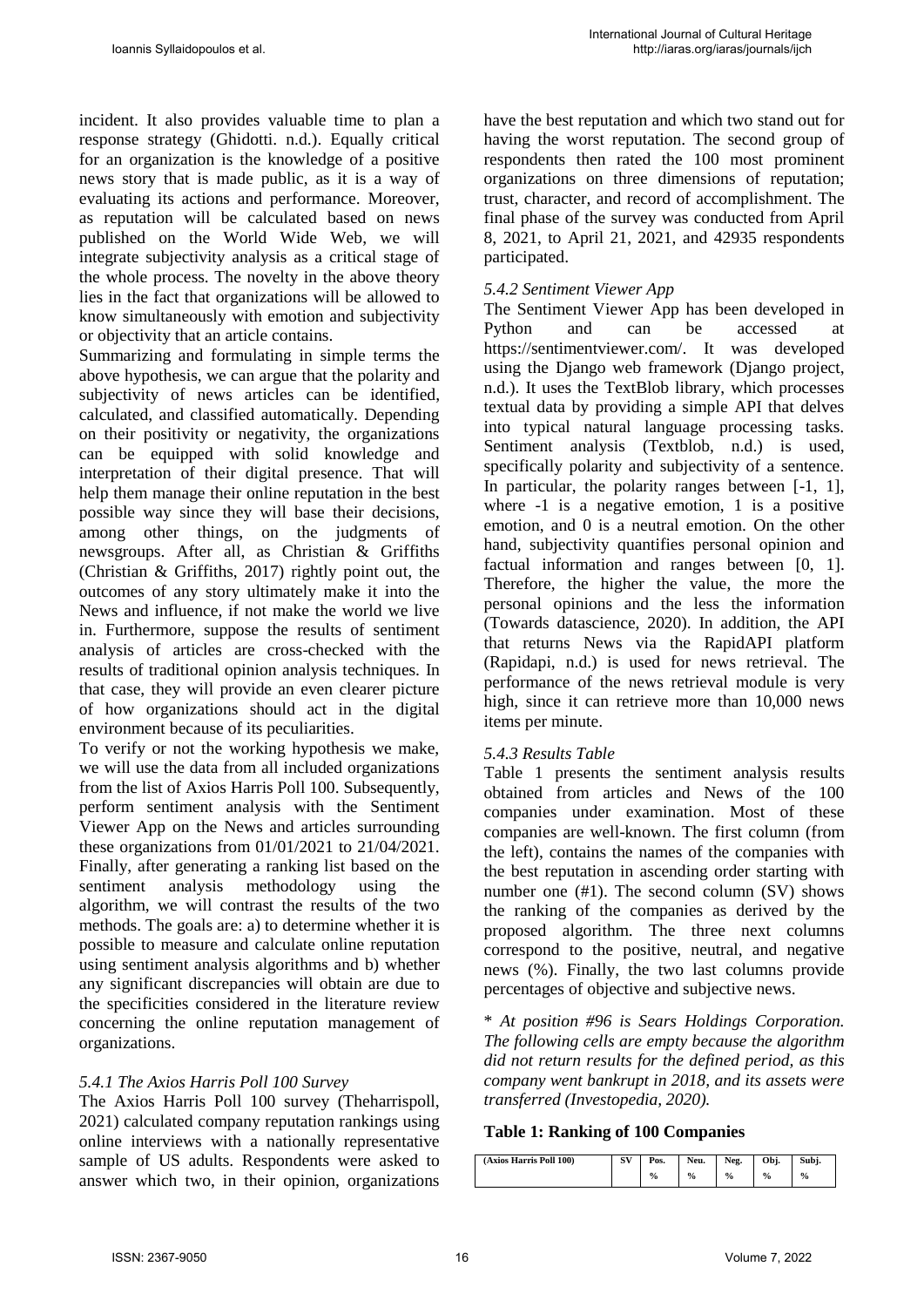| #1 Patagonia                          | 13           | 91.48          | 2.12             | 6.38             | 76.59          | 23.40         |
|---------------------------------------|--------------|----------------|------------------|------------------|----------------|---------------|
| #2 Honda Motor Company                | 17           | 91.30          | 4.34             | 4.34             | 79.71          | 20.28         |
| #3 Moderna                            | 55           | 85.18          | 5.82             | 8.99             | 88.88          | 11.11         |
| #4 Chick-fil-A                        | 59           | 84.00          | 3.50             | 12.50            | 59.00          | 41.00         |
| #5 SpaceX                             | 31           | 88.67          | 4.13             | 7.13             | 82.57          | 17.42         |
| #6 Chewy                              | 71           | 82.30          | 9.46             | 8.23             | 79.83          | 20.16         |
| #7 Pfizer                             | 28           | 89.02          | 5.48             | 5.48             | 90.85          | 9.14          |
| #8 Tesla Motors                       | 48           | 86.43          | 3.93             | 9.62             | 82.05          | 17.94         |
| #9 Costco                             | 73           | 82.05          | 6.66             | 11.28            | 79.48          | 20.51         |
| #10 Amazon.com                        | 26           | 89.74          | 2.56             | 7.69             | 92.30          | 7.69          |
| #11 REI                               | 56           | 85.18          | 9.87             | 4.93             | 92.59          | 7.40          |
| #12 USAA                              | 81           | 78.94          | 2.63             | 18.42            | 85.52          | 14.47         |
| #13 Wegmans                           | 61           | 83.72          | 6.20             | 10.07            | 86.82          | 13.17         |
| #14 Subaru                            | 34           | 88.33          | 3.33             | 8.33             | 78.75          | 21.25         |
| #15 Unilever                          | 37           | 88.18          | 5.06             | 6.75             | 84.38          | 15.61         |
| #16 Apple                             | 4            | 94.15          | 3.78             | 2.06             | 72.50          | 27.49         |
| #17 In-n-Out Burger                   | 45           | 86.66          | 6.66             | 6.66             | 80             | 20            |
| #18 Toyota Motor Corp.                | 44           | 86.71          | 3.90             | 9.37             | 81.25          | 18.75         |
| #19 UPS                               | 72           | 82.25          | 11.69            | 6.04             | 97.98          | 2.01          |
| #20 PepsiCo                           | 14           | 91.44          | 3.94             | 4.60             | 90.46          | 9.53          |
| $#21$ IKEA                            | 35           | 88.32          | 2.72             | 8.94             | 201            | 56            |
| $#22$ Lowe's                          | 40           | 87.23          | 2.12             | 10.63            | 76.59          | 23.40         |
| #23 Publix Supermarkets               | 46           | 86.66          | 4.07             | 9.25             | 81.85          | 18.14         |
| #24 CVS (CVS Health)                  | 19           | 91.02          | 5.71             | 3.26             | 82.04          | 17.95         |
| #25 3M Company                        | $\mathbf{1}$ | 100            | $\mathbf{0}$     | $\mathbf{0}$     | 93.61          | 6.38          |
| #26 HP. Inc.                          | 41           | 87.04          | 2.59             | 10.36            | 66.32          | 33.67         |
| #27 Berkshire Hathaway                | 18           | 91.30          | 2.17             | 6.52             | 84.78          | 15.21         |
| #28 Hulu                              | 8            | 92.90          | 2.58             | 4.51             | 67.09          | 32.90         |
| #29 Nestle                            | 10           | 92.10          | 3.80             | 4.09             | 81.28          | 18.71         |
| #30 The Kroger Company                | 52           | 86.17          | 7.33             | 7.33             | 89.90          | 10.09         |
| #31 Samsung                           | 5            | 94.10          | 1.90             | 3.98             | 70.53          | 29.46         |
| #32 Paypal                            | 50           | 86.27          | 8.49             | 5.22             | 89.54          | 10.45         |
| #33 FedEx Corporation                 | 90           | 73.75          | 8.51             | 17.73            | 88.65          | 11.35         |
| #34 Sony                              | 6            | 93.53          | 2.04             | 4.42             | 73.12          | 26.87         |
|                                       |              |                | 6.79             | 2.91             | 99.02          | 0.97          |
| #35 Procter & Gamble Co.              | 24           | 90.29          |                  |                  |                |               |
| #36 Microsoft                         | 38           | 87.85          | 6.42             | 5.71             | 75.71          | 24.28         |
| #37 The Walt Disney Co.               | 63           | 83.46          | 12.59            | 3.93             | 98.03          | 1.96          |
| #38 Netflix                           | 11           | 92.08          | 2.08             | 5.83             | 66.66          | 33.33         |
| #39 IBM                               | 39           | 87.26          | 6.36             | 6.36             | 82.16          | 17.83         |
| #40 General Electric                  | 64           | 83.13          | 4.81             | 12.04            | 89.15          | 10.84         |
| #41 Target                            | 84           | 76.92          | 7.69             | 15.38            | 76.92          | 23.07         |
|                                       | 16           |                | 4.81             | 4.15             |                |               |
| #42 Wayfair<br>#43 Citigroup          | 86           | 91.34<br>74.43 | 13.26            | 12.29            | 68.85<br>96.11 | 31.14<br>3.88 |
| #44 American Express                  | 76           | 81.15          | 13.04            | 5.79             | 98.55          | 1.44          |
| #45 The Home Depot                    | 43           | 86.84          | 7.89             | 5.26             | 92.10          | 7.89          |
| #46 Walgreens                         | 54           | 86.03          | 4.76             | 9.20             | 94.92          | 5.07          |
| #47 Kaiser Permanente                 | 7            | 93.45          | 1.86             | 4.67             | 89.71          | 10.28         |
| #48 Best Buy                          | 58           | 84.37          | 3.12             | 12.5             | 75.00          | 25.00         |
| #49 Adidas                            | 9            | 92.63          | 1.93             | 5.42             | 75.96          | 24.03         |
| #50 Ford Motor Company                | 21           | 90.72          | 2.06             | 7.21             | 77.31          | 22.68         |
| #51 Electronic Arts, Inc.             | 85           | 75.47          | 11.32            | 13.20            | 81.13          | 18.86         |
| #52 State Farm Insurance              | 23           | 90.62          | 4.16             | 5.20             | 87.50          | 12.50         |
| #53 Hobby Lobby                       | 25           | 90.19          | 4.90             | 4.90             | 77.45          | 22.54         |
| #54 JPMorgan Chase & Co.              | 97           | 47.81          | 27.37            | 24.81            | 96.35          | 3.64          |
| #55 Kohl's                            | 62           | 83.57          | 6.20             | 10.21            | 81.02          | 20.07         |
| #56 T-Mobile                          | 2            | 100            | $\boldsymbol{0}$ | $\boldsymbol{0}$ | 81.08          | 18.91         |
| #57 Domino's Pizza                    | 33           | 88.61          | 2.43             | 8.94             | 73.17          | 26.82         |
|                                       | 29           | 89.00          | 5.63             | 5.36             | 87.39          | 12.60         |
| #58 The Coca-Cola Company<br>#59 Goya | 49           | 86.36          | 2.72             | 10.90            | 87.27          | 12.72         |
| #60 Google                            | 20           | 90.80          | 4.02             | 5.17             | 79.88          | 20.11         |
| #61 Verizon Communication             | 67           | 82.95          | 9.32             | 7.71             | 97.42          | 2.57          |
| #62 Nike                              | 68           | 82.79          | 8.06             | 9.13             | 84.40          | 15.34         |
| #63 Nordstrom                         | 22           | 90.64          | 3.54             | 5.80             | 58.38          | 41.61         |

| #65 Starbucks Corporation      | 51                      | 86.27 | 7.84           | 5.88     | 84.31 | 15.68          |
|--------------------------------|-------------------------|-------|----------------|----------|-------|----------------|
| #66 eBay                       | 80                      | 80.62 | 6.97           | 12.40    | 72.09 | 27.90          |
| #67 Wendy's                    | 87                      | 74.24 | 6.81           | 18.93    | 62.87 | 37.12          |
| #68 General Motors             | 65                      | 83.11 | 3.89           | 12.98    | 84.41 | 15.58          |
| #69 Royal Dutch Shell          | 98                      | 44.66 | 12.00          | 43.33    | 89.33 | 10.66          |
| #70 Yum! Brands                | 91                      | 72.09 | 10.07          | 17.82    | 92.24 | 7.75           |
| #71 Dollar General             | 66                      | 83.03 | 4.24           | 12.72    | 88.78 | 11.21          |
| #72 Johnson & Johnson          | 46                      | 86.66 | 3.33           | 10.00    | 76.66 | 23.33          |
| #73 McDonald's                 | 93                      | 69.48 | 2.34           | 28.16    | 63.84 | 35.68          |
| #74 Dollar Tree                | 70                      | 82.35 | 4.41           | 13.23    | 90.68 | 9.31           |
| #75 Fiat Chrysler Auto.        | 96                      | 66.66 | 11.11          | 22.22    | 94.44 | 5.55           |
| #76 Chipotle                   | 15                      | 91.41 | 1.51           | 7.07     | 86.86 | 13.13          |
| #77 Bank of America            | 89                      | 73.76 | 13.27          | 12.96    | 92.90 | 7.09           |
| #78 Reddit                     | 36                      | 88.28 | 5.70           | 6.00     | 80.78 | 19.21          |
| #79 Robinhood                  | 57                      | 85.07 | 6.47           | 8.45     | 82.53 | 17.46          |
| #80 ExxonMobil                 | 82                      | 77.58 | 5.17           | 17.24    | 77.58 | 22.41          |
| #81 Delta Air Lines            | 92                      | 71.11 | 16.29          | 12.59    | 86.66 | 13.33          |
| #82 GameStop                   | 69                      | 82.58 | 3.95           | 13.45    | 89.18 | 10.81          |
| #83 Walmart                    | 79                      | 80.79 | 6.15           | 13.04    | 80.07 | 19.92          |
| #84 Burger King                | 94                      | 69.02 | 3.53           | 27.43    | 74.33 | 25.66          |
| #85 BP                         | 78                      | 81.11 | 8.88           | 10.00    | 90.00 | 10.00          |
| #86 AT&T                       | $\overline{\mathbf{3}}$ | 100   | $\Omega$       | $\Omega$ | 62.96 | 37.03          |
| #87 United Airlines            | 77                      | 81.13 | 9.43           | 9.43     | 92.92 | 7.07           |
| #88 Huawei Technologies        | 53                      | 86.13 | 4.37           | 9.48     | 86.13 | 13.86          |
| #89 JCPenney                   | 12                      | 91.54 | $\overline{0}$ | 8.45     | 84.50 | 15.49          |
| #90 Uber                       | 95                      | 67.20 | 9.64           | 23.15    | 84.24 | 15.75          |
| #91 My Pillow                  | 83                      | 77.27 | 9.09           | 13.63    | 84.09 | 15.90          |
| #92 Comcast                    | 30                      | 88.95 | 6.74           | 4.29     | 80.98 | 19.01          |
| #93 Twitter                    | 88                      | 74.07 | 6.48           | 19.44    | 85.18 | 14.81          |
| #94 TikTok                     | 27                      | 89.41 | 3.52           | 7.05     | 77.64 | 22.35          |
| #95 Wells Fargo & Company      | 75                      | 81.77 | 9.89           | 8.33     | 100   | $\overline{0}$ |
| #96 Sears Holdings Corporation | $\ast$                  | ¥     | ż              | $\ast$   | š.    | $\ast$         |
| #97 Wish.com                   | 99                      | 35.00 | 12.00          | 53.00    | 91.00 | 9.00           |
| #98 Facebook                   | 60                      | 83.80 | 6.23           | 9.96     | 89.09 | 10.90          |
| #99 Fox Corporation            | 33                      | 88.61 | 2.47           | 8.91     | 82.92 | 17.07          |
| #100 The Trump Org.            | 74                      | 81.85 | 6.76           | 11.38    | 92.88 | 7.11           |

## **6 Conclusions**

From the literature analysis, it was easily understood that it is vital for organizations to continuously analyze their sense of publicity and the narrative that they communicate to their stakeholders to take timely actions to protect and promote their online reputation. In addition to this, it was understood that measuring online reputation requires a multidimensional analysis of information, given that it is a multifactorial issue with significant specificities.

A simple examination of opinion or sentiment is insufficient for calculating reputation. Surveys in interviews, user comments, polls, or News are incomplete and should be extended to other data. Next, concerning reputation tools, such as the one used in this research, we believe they cannot accurately measure reputation because of the limitations discussed below. However, they can show trends, highlighting aspects that escape both human attention and traditional methods of opinion analysis, making the use of such tools a beneficial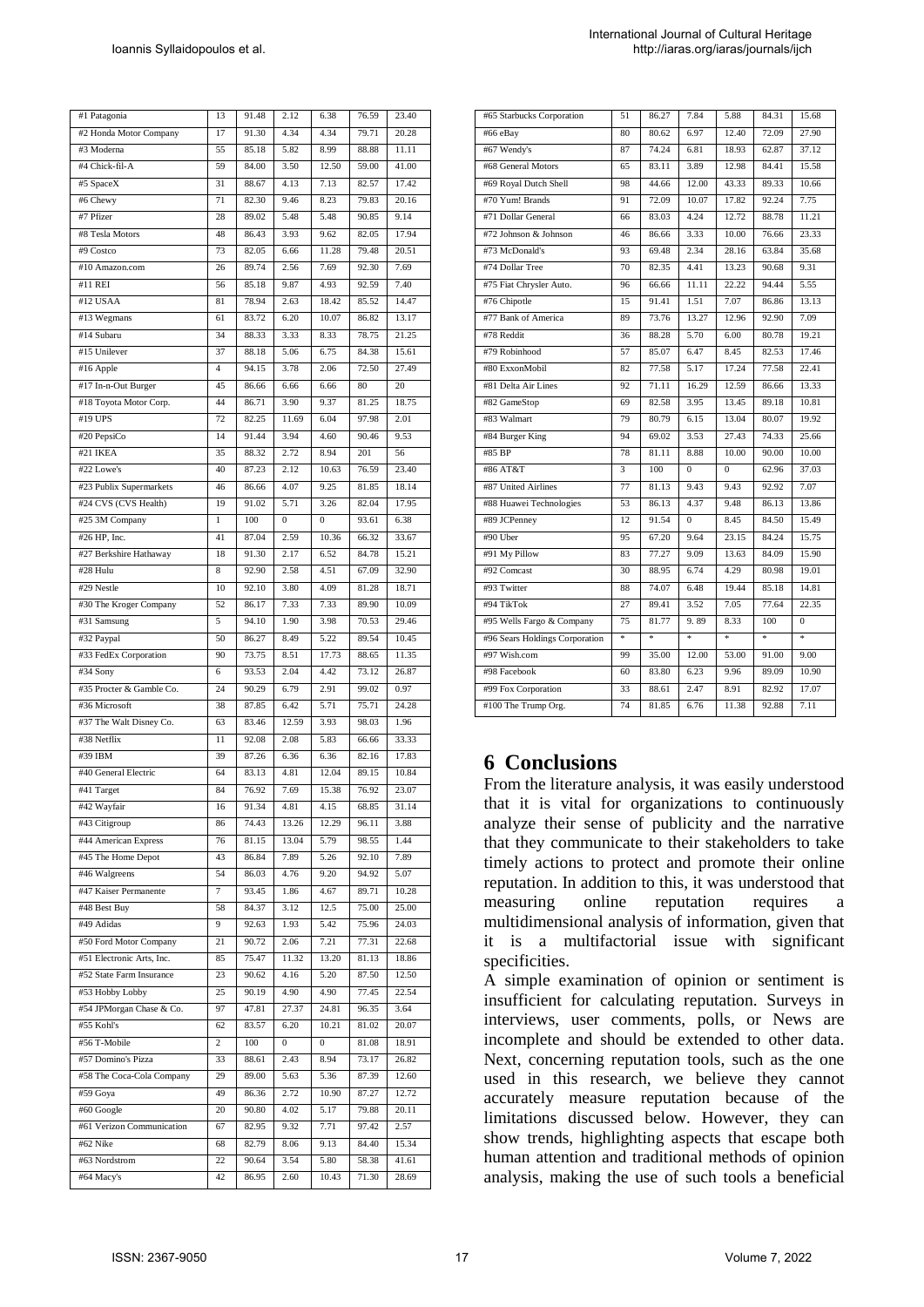process for organizations. Moreover, observing any changes can act as an early warning system for reputational risk to organizations. Finally, as we will see shortly, from a technical point of view, it was found that the algorithms are not always correct but make significant errors, both in the retrieval of data and in the process of its analysis.

### **6.1 Confusion of the Algorithm**

The algorithm obtains noisy results that need further filtering, which breaks the chain of automation and makes it difficult to achieve the goal of avoiding information overload. Furthermore, it distorts the image of organizations on the Web, thus having a mainly negative impact on the online reputation. For example, when retrieving data from the Web for Johnson & Johnson, the API returned a plethora of news articles to the Prime Minister of Great Britain, Mr. Johnson. It took additional time and human intervention to clean the data, thus negating the advantage of dealing with information overload. Moreover, the algorithm returned false-negative results in the sentiment analysis procedure, while the news was positive.For example, the algorithm evaluated the news story "*Chick-fil-A manager helps ease gridlock at drive-thru COVID vax site*" as unfavorable, even though the content of the news story stated that the manager of a Chick-fil-A store in South Carolina was enlisted to help reduce traffic at a local COVID-19 vaccination site. Similarly, the news story titled "*Citigroup lets Texas staff shelter in its offices from the cold*" received a negative score from the algorithm, even though the article reported that Citigroup Inc. provided the facilities to its employees to protect them from the extreme weather in the area.

### **6.2 Emergency Incidents**

A typical example of the peculiarities of managing the reputation of organizations on the Internet was highlighted by the analysis of the results of FedEx Corporation, which was ranked 33rd in the Axios Poll 100 list, while using the SV application it was ranked 90th, which shows a significant divergence between the two methods. The negative ranking received by the company is because for the examined period the algorithm returned several results about an armed attack at its facility in Indianapolis, Indiana, United States. The attack resulted in nine people losing their lives, including the perpetrator, a 19-year-old former employee who committed suicide. Therefore, crisis management is most often associated with sudden incidents. That situation causes intense pressure in a short period on the organizations involved and places them under an immediate, rapidly evolving operational and communication challenge.

### **6.3 Poor Stakeholder Experience**

Wish.com appears in the bottom positions in Axios Poll 100 and SV rankings. Looking back at the news collected for the period in question, the polarity in 53 of the total 100 news items has a negative sign. Most of the news stories were related to information about the company's share price falling, following multiple media reports of the company's delays in product deliveries and refunds. Therefore, organizations should pay special attention to prevent wrong actions such as poor customer experience and supply chain management crises, as they are proven to affect their reputation negatively. United Airlines is in the same situation, with negative news mainly concerned with complaints following bad passenger experiences recorded online.

### **6.4 Communication Channels**

Different communication channels play an essential role in shaping and managing online reputation. For example, Samsung and Sony have ranked 31st and 34th in the Axios Poll 100 and 5th and 6th place respectively in the SV ranking. These two have been ranked in the top of the companies, having high rates of positive news, and therefore high online reputation, because the application returned results that were primarily related to product launches in *Owned Media/Paid Media* communication channels, which include the organization's official website, online stores, and the press releases. Likewise, State Farm Insurance and AT&T, in which several of the articles were mainly from their communication channels, provide a similar example. Indeed, it was noted that the content of their websites is astoundingly active, which has a positive effect on online reputation.

### **6.5 Stock Market Reputation**

The application returns news articles related to stock market performance for many companies in the list. In Homo Deus, Harari (Harari, 2017) argues that "*the stock market is the fastest and most efficient data processing system created to date*." When combined with the position of many researchers that reputation is linked to economic terms, this theory leads us to the conclusion that a stock market is a form of reputation, since when a company's stock rises, it positively affects the organization's reputation. Conversely, a fall in stock prices negatively affects reputation. Relevant examples in which the SV application has returned the vast majority of articles on the stock market performance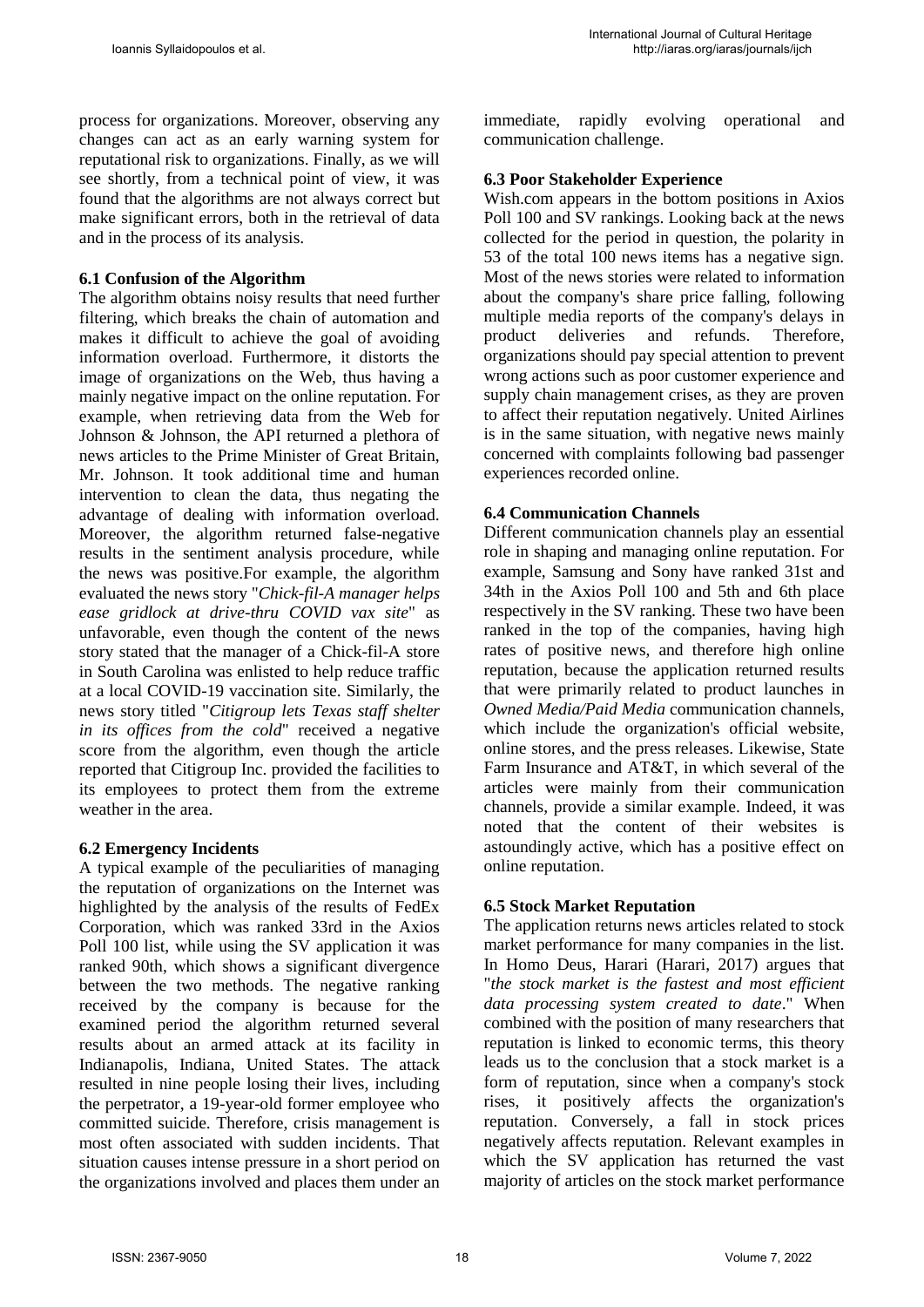of companies are Royal Dutch Shell, Procter & Gamble Co., Wayfair, and Citigroup.

### **6.6 Digital Communities**

Another key feature of online reputation management is the existence of digital communities, evidenced by the fact that the algorithm returned several results from digital discussion and problemsolving spaces. The existence of a digital community is an excellent technique for managing the online reputation of organizations as it allows them to interact with their audience and somehow control their online reputation. Typical examples of companies that have invested in the existence of digital communities and have successfully managed them, thereby maintaining their online reputation at a good level, are Microsoft, IBM, and HP.

### **6.7 Multiplicity and Diffusion of Online Reputation**

In the results returned by the algorithm about the SpaceX company, there is an article entitled "SpaceX: more risks, better rockets?" that was fully reproduced in various websites, including phys.org, ctvnews.ca, and dailymail.co.uk. Therefore, it is easy to see that the organizations' reputation is also spread simultaneously through the dissemination of information, which should be precise and carefully worded.

### **6.8 Further Findings**

The overall analysis of the results revealed three robust findings on the effective management of organizations' online reputation, which are: a) in order to manage and measure their online reputation effectively, they must first gain an in-depth understanding of how it is shaped in the digital environment, b) sentiment analysis is a technically demanding process, and although the research community has published several research papers, significant problems remain to be solved, as a complete understanding of natural language text is still beyond the capabilities of machines, and c) statistical analysis of relatively simple sentiment cues can provide a strong sense of how organizations' online reputation is affected, thus offering a significant advantage over competitors.

### **6.9 Future Directions**

In the future, this research could be extended to examine why, in a theoretically unified digital world, different perceptions due to ethnographic reasons affect the online reputation of organizations. Specifically, the study could investigate why specific organizations thrive in some parts of the world while failing to survive in others. Simply put, to examine at a local level the online reputation of organizations in terms of cultural, economic, educational and other factors of the citizens.

### *References:*

[1] A Brief History of Reputation Management. (2017). Retrieved September 26, 2021, from https://blog.uk.reputationdefender.com/a-briefhistory-of-reputation-management

[2] Aula, P. (2010). Social media, reputation risk and ambient publicity management. Strategy and Leadership, 38(6), 43–49. https://doi.org/10.1108/10878571011088069

[3] Aula, P., & Heinonen, J. (2016). The Reputable Firm: How Digitalization of Communication Is Revolutionizing Reputation Management. http://www.springer.com/series/10101 [4] Balahur, A., & Steinberger, R. (2009). Rethinking Sentiment Analysis in the News: from Theory to Practice and back. Workshop on Opinion Mining and Sentiment Analysis (WOMSA), 13th Conference of the Spanish Association for Artificial Intelligence. 1–12.

http://langtech.jrc.it/Documents/09\_WOMSA-WS-Sevilla\_Sentiment-Def\_printed.pdf

[5] Balahur, A., Steinberger, R., Kabadjov, M., Zavarella, V., Van Der Goot, E., Halkia, M., Pouliquen, B., & Belyaeva, J. (2010). Sentiment analysis in the news. Proceedings of the 7th International Conference on Language Resources and Evaluation, LREC 2010, January, 2216–2220.

[6] Barnett, M. L., Jermier, J. M., & Lafferty, B. A. (2006). Corporate Reputation: The Definitional Landscape. Corporate Reputation Review, 9(1), 26–38. https://doi.org/10.1057/palgrave.crr.1550012

[7] Bertino, E., & Foster, J. (2015). Roles, trust, and reputation in social media knowledge markets: Theory and methods. In Roles, Trust, and Reputation in Social Media Knowledge Markets: Theory and Methods. Springer International Publishing. [https://doi.org/10.1007/978-3-319-](https://doi.org/10.1007/978-3-319-05467-4) [05467-4](https://doi.org/10.1007/978-3-319-05467-4)

[8] Britannica, T. Editors of Encyclopedia (n.d.). Fama. Encyclopedia Britannica. https://www.britannica.com/topic/Fama-classicalmythology

[9] Burson-Marstellar. (2011). Managing Corporate Reputation in the Digital Age - Protecting and Harnessing your online and offline reputation (Issue November).

[10] Carvalho, C. (2005). Corporate Reputation Management and Stakeholder Engagement: A Case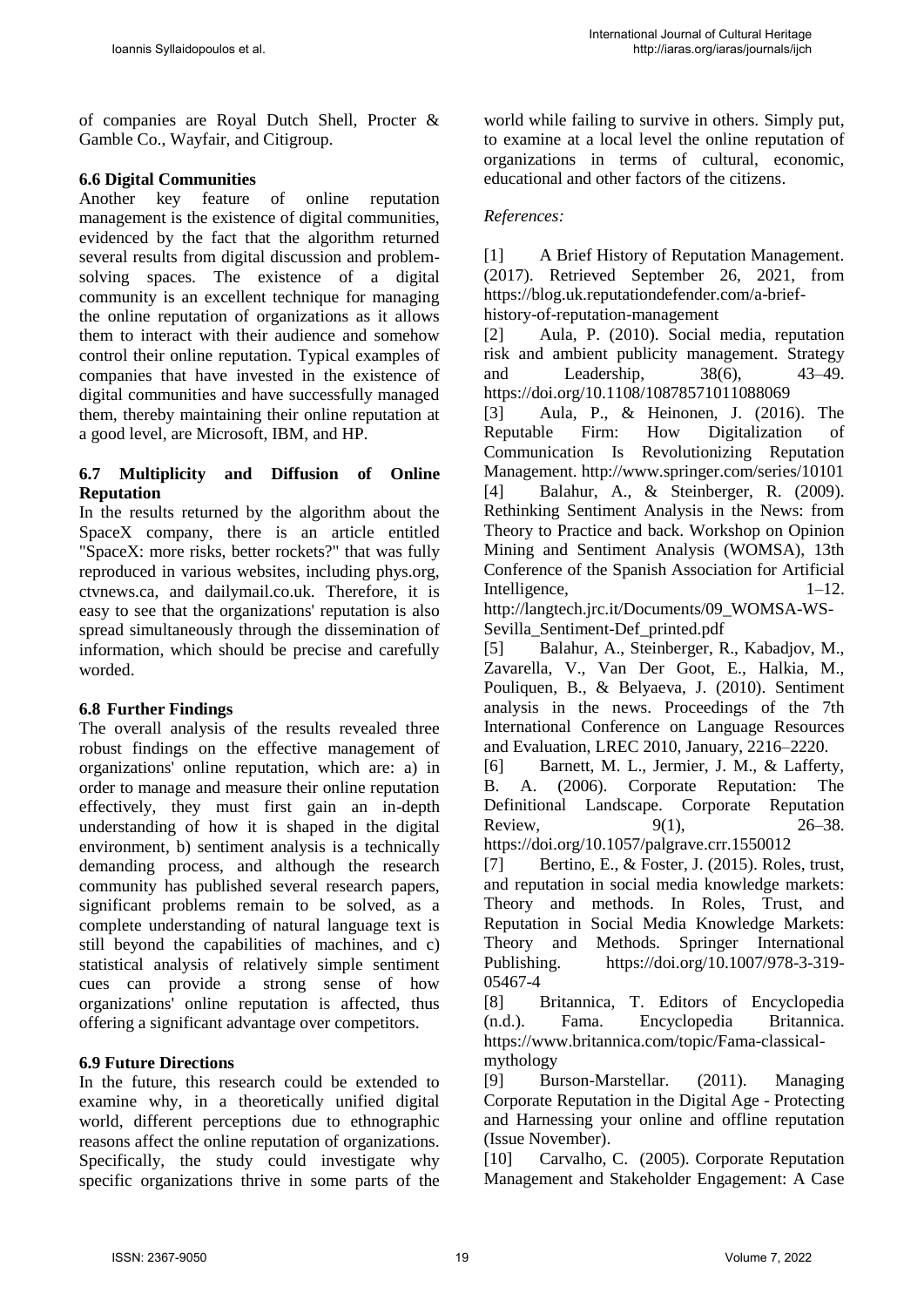Study of Five Top Australian Companies (Issue November). University of Technology, Sydney.

[11] Chomsky, N. (2015). "Interview with Noam Chomsky" Ramone I., The Empire of Surveillance. Twenty First Publications.

[12] Christakis, N.A., and Fowler, J.H. (2010). Connected. The amazing power of the Social Networks and how they affect our lives. Katoptro Publications.

[13] Cristian, B., and Griffiths T. (2017). The algorithmic art of decisions. Computer science in everyday life. Crete University Publications.

[14] Conte, R., & Paolucci, M. (2002). Reputation in Artificial Societies:Social Beliefs for Social Order (Vol. 6). Springer US. <https://doi.org/10.1007/978-1-4615-1159-5>

[15] Death by Information Overload. (2009). Retrieved September 30, 2021, from [https://hbr.org/2009/09/death-by-information](https://hbr.org/2009/09/death-by-information-overload)[overload](https://hbr.org/2009/09/death-by-information-overload)

[16] Digital activism | Britannica. (n.d.). Retrieved December 24, 2021, from https://www.britannica.com/topic/digital-activism

[17] Dolle, R. (2014). Online Reputation Management. The University of Twente,

[18] Dutot, V., & Castellano, S. (2015). Designing a measurement scale for E-reputation. Corporate Reputation Review, 18(4), 294–313. https://doi.org/10.1057/crr.2015.15

[19] Farmer, R. (2011). "Web Reputation Systems and the Real World" In Masum, H., Tovey, M. The reputation society: How online opinions are reshaping the offline world. The MIT Press: Cambridge.

[20] Farmer, R., & Glass, B. (2010). Building Web Reputation Systems. Yahoo Press.

[21] Fenster, T., & Smail, D. L. (Eds.). (2003). Fama: The Politics of Talk and Reputation in Medieval Europe. Cornell University Press. http://www.jstor.org/stable/10.7591/j.ctv3s8qf0

[22] Fenton, N. (2009). Journalism and Democracy in the Digital Age. In New Media, Old News (Issue 3). SAGE.

[23] Fombrun, C., Gardberg, N., & Sever, J. (2009). Reputation Quotient model. Reputation Management, 2–3. www.eurib.org

[24] Fombrun, C. J. (1996). Reputation: realizing value from the corporate image. Choice Reviews Online, 33(10), 33-5807-33-5807. https://doi.org/10.5860/choice.33-5807

[25] Fombrun, C. J. (2012). The Building Blocks of Corporate Reputation: Definitions, Antecedents, Consequences. The Oxford Handbook of Corporate Reputation, April  $2018$ ,  $1-24$ . https://doi.org/10.1093/oxfordhb/9780199596706.0 13.0005

[26] Foster, C. (2016). Reputation Strategy and Analytics in a Hyper-Connected World.

[27] Foster-Feigenbaum, E. (2018). The Middle Ages as a Conducive Period to the Witch Craze The Middle Ages as a Conducive Period to the Witch Craze. In The First-Year Papers (2010 - present). <https://digitalrepository.trincoll.edu/fypapers>

[28] Freeman, J. (n.d.). Fame And Reputation. Retrieved September 23, 2021 from Encyclopedia.com:

https://www.encyclopedia.com/history/encyclopedia s-almanacs-transcripts-and-maps/fame-andreputation

[29] Fuentes, M. A. (n.d.). Digital activism. Encyclopedia Britannica.

https://www.britannica.com/topic/digital-activism [30] Gandini, A. (2016). The Reputation Economy. Understanding Knowledge Work in Digital Society. Palgrave Macmillan. DOI 10.1057/978-1-137-56107-7

[31] Girgenis St. (2001), Hesiod: Works and Days, Theogony, The Shield of Hercules, Testimonies about his Life and Works. Zitros Publications, Athens.

[32] Gleick J. (2011). The Information. A History, a Theory, a Flood. Pantheon

[33] Goldman E. (2011). "Regulating Reputation" In Masum, H., Tovey, M. The reputation society: How online opinions are reshaping the offline world. The MIT Press: Cambridge.

[34] Gunningham, N., Kagan, R. A., & Thornton, D. (2004). Social License and Environmental Protection: Why Businesses Go Beyond Compliance. Law and Social Inquiry, 29(2), 307–342.<https://doi.org/10.1086/423681>

[35] Harari, Y.N. (2017). Homo Deus. A short story of the future. Aleksandria Publications.

[36] Halbwachs, M., (2013). The Collective Memory. Papazisis Publications.

[37] Heil, D. (2018). Reputation Risk. In The International Encyclopedia of Strategic Communication (pp. 1–6). Wiley. https://doi.org/10.1002/9781119010722.iesc0150

[38] Hirst, G. (2012). Sentiment Analysis and Opinion Mining. Synthesis Lectures on Human Language Technologies. Morgan & Claypool Publishers.

[39] Hoffmann, C. & Weithaler, L. (2015). Building Brand Reputation in the Digital Age. Identifying effective brand communication to win the moment of truth online. Lund University.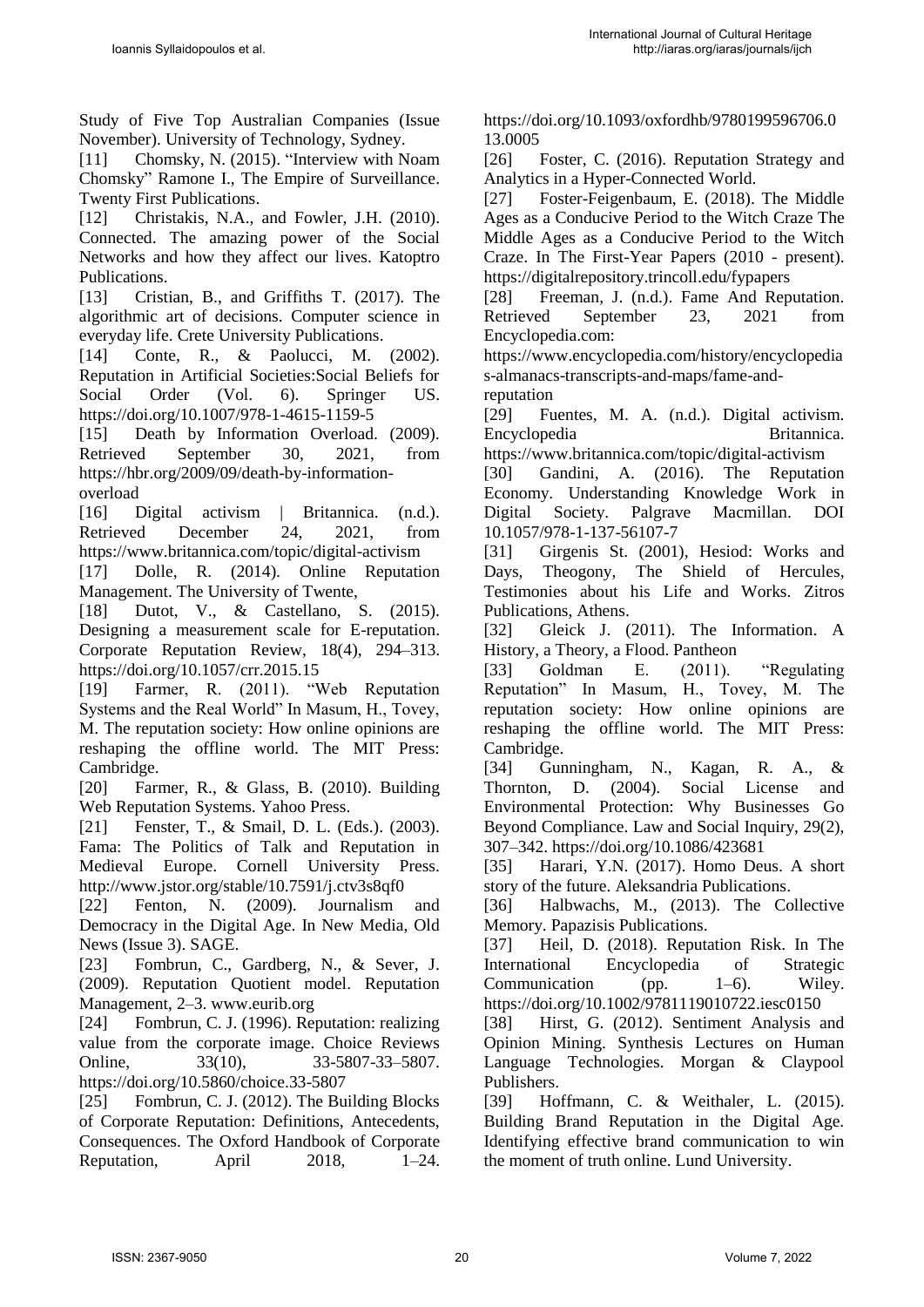[40] Hutton, J. G., Goodman, M. B., Alexander, J. B., & Genest, C. M. (2001). Reputation management: The new face of corporate public relations? Public Relations Review, 27(3), 247–261. [https://doi.org/10.1016/S0363-8111\(01\)00085-6](https://doi.org/10.1016/S0363-8111(01)00085-6)

[41] Information overload and how to deal with it. (2021). Retrieved September 30, 2021, from https://timesofindia.indiatimes.com/readersblog/my blogingtherapy/information-overload-and-how-todeal-with-it-33901/

[42] Larkin, J. (2003). Strategic Reputation Risk Management. In Strategic Reputation Risk Management. Palgrave Macmillan. <https://doi.org/10.1057/9780230511415>

[43] Manifesto for the Reputation Society. (2004). Retrieved September 26, 2021, from https://firstmonday.org/ojs/index.php/fm/article/dow nload/1158/1078?inline=1

[44] Masum H., Tovey M., Zhang, Y.(2011). "Building the Reputation Society" In Masum, H., Tovey, M. The reputation society: How online opinions are reshaping the offline world. The MIT Press: Cambridge.

[45] Meier, A., & Portmann, E. (2013). Fuzzy Management Methods. In Springer. http://www.springer.com/series/11223

[46] Money, K., & Hillenbrand, C. (2006). Using Reputation measurement to create value: An analysis and integration of existing measures. Journal of General Management, 32(1), 1–12. https://doi.org/10.1177/030630700603200101

[47] Newmark C. (2011). "Trust, Reputation Systems, and the Immune System of Democracy" In Masum, H., Tovey, M. The reputation society: How online opinions are reshaping the offline world. The MIT Press: Cambridge.

[48] News APIs (Free Tutorials, SDK Documentation & Pricing) | RapidAPI. (n.d.). Retrieved November 2, 2021, from https://rapidapi.com/search/news

[49] Oncioiu, I., Popescu, D. M., Anghel, E., Petrescu, A. G., Bîlcan, F. R., &Petrescu, M. (2020). Online company reputation-a thorny problem for optimizing corporate sustainability. Sustainability (Switzerland), 12(14). <https://doi.org/10.3390/su12145547>

[50] Ostracism - World History Encyclopedia. (n.d.). Retrieved December 21, 2021, from <https://www.worldhistory.org/Ostracism/>

[51] Othello – Iago Quotes - Litchapter.com. (n.d.). Retrieved December 26, 2021, from https://litchapter.com/othello-iago-quotes-2

[52] Pausanias, Description of Greece,  $(n.d.).$ Retrieved October 4, 2021, from [https://www.perseus.tufts.edu/hopper/text?doc=Pers](https://www.perseus.tufts.edu/hopper/text?doc=Perseus:abo:tlg,0525,001:1:17:1&lang=original) [eus:abo:tlg,0525,001:1:17:1&lang=original](https://www.perseus.tufts.edu/hopper/text?doc=Perseus:abo:tlg,0525,001:1:17:1&lang=original)

[53] PHEME(n.d.), Repuation. Retrieved September 26, 2021, from http://www.hellenicaworld.com/Greece/Mythology/ gr/Fimi.html

[54] PHEME & OSSA - Greek Goddess or Rumour (Roman Fama). (n.d.). Retrieved September 26, 2021, from https://www.theoi.com/Daimon/Pheme.html

[55] Pownall, C. (2015). Managing Online Reputation. How to protect your company on social media. Palgrave Macmillan. <https://doi.org/10.1057/9781137382306>

[56] Ramone I., (2015), The Empire of Surveillance. Twenty First Publications.

[57] Rayner, J. (2004). Managing Reputational Risk: Curbing Threats, Leveraging Opportunities. [http://books.google.com/books?hl=en&lr=&id=6m\\_](http://books.google.com/books?hl=en&lr=&id=6m_TRGudZ_YC&pgis=1) [TRGudZ\\_YC&pgis=1](http://books.google.com/books?hl=en&lr=&id=6m_TRGudZ_YC&pgis=1)

[58] Reputation, reputation, reputation! Oh, I have lost my reputation! I have lost the immortal part of myself, and what remains is bestial |ReputationXL. (n.d.). Retrieved December 26, 2021, from

https://www.reputationxl.com/quotes/reputation-

reputation-reputation-oh-i-have-lost-my-reputationi-have-lost-the-immortal-part-of-myself-and-whatremains-is-bestial/

[59] REPUTATION | meaning in the Cambridge English Dictionary. (n.d.). Retrieved September 26, 2021, from

[https://dictionary.cambridge.org/dictionary/english/r](https://dictionary.cambridge.org/dictionary/english/reputation) [eputation](https://dictionary.cambridge.org/dictionary/english/reputation)

[60] Reputation and Its Risks. (2007). Retrieved September 26, 2021, from <https://hbr.org/2007/02/reputation-and-its-risks>

[61] Reputation noun - Definition, pictures, pronunciation and usage notes | Oxford Advanced Learner's Dictionary at OxfordLearnersDictionaries.com. (n.d.). Retrieved September 26, 2021, from https://www.oxfordlearnersdictionaries.com/definiti on/english/reputation?q=reputation

[62] Ryan, F. (2019). Reputation management in a digital world: The role of online information in the building, management, and evaluation of personal reputations.

[63] Schwab, K. (2020). The Great Reset. World Economic Forum.

<https://www.weforum.org/focus/the-great-reset>

[64] Sentiment Analysis | Definition of Sentiment Analysis by Oxford Dictionary on Lexico.com also the meaning of SENTIMENT. (n.d.). Retrieved September 30, 2021, from